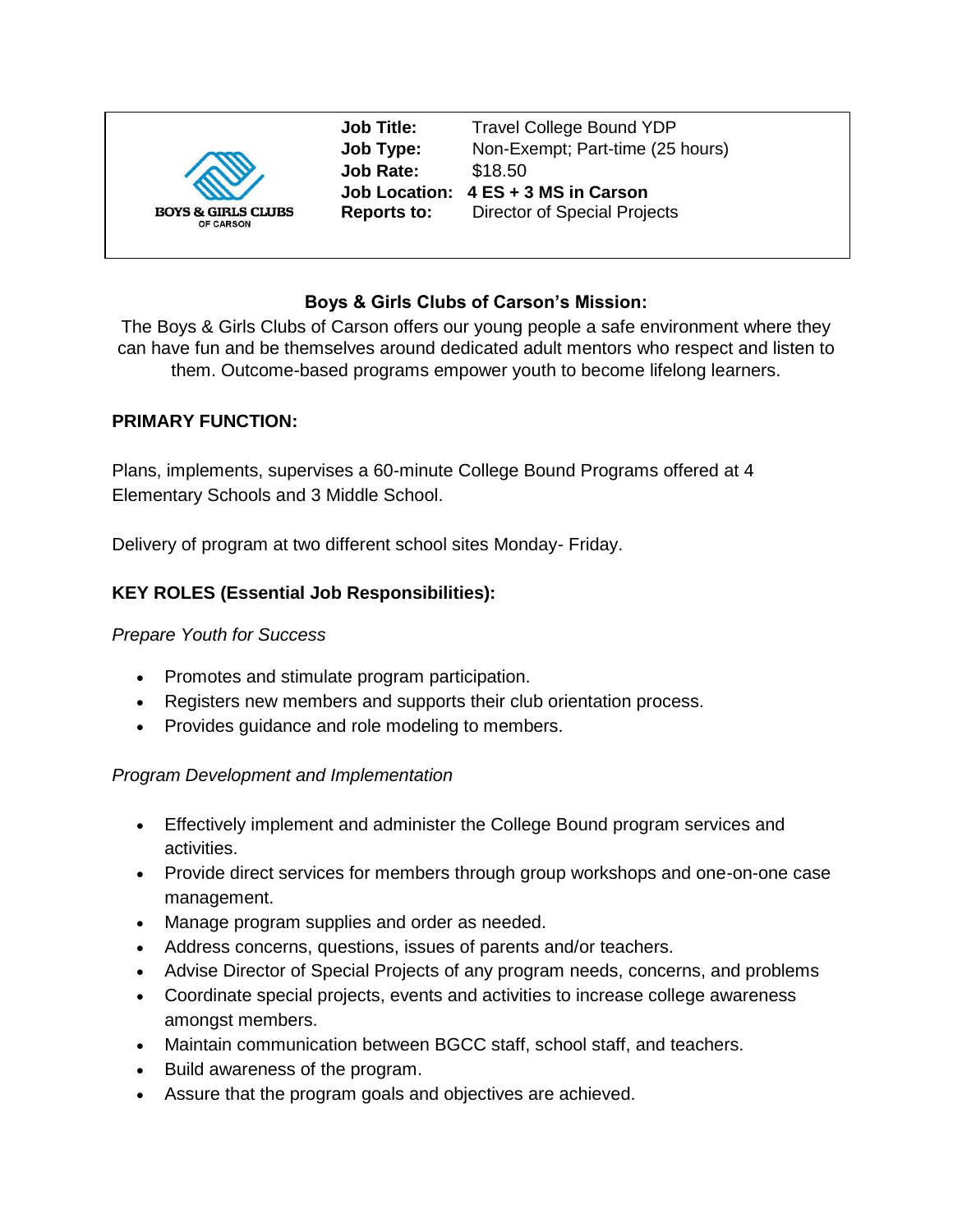- Monitor and assess programs and activities to ensure safety of members, program quality, and impact.
- Provide BGCC with weekly observational updates on program quality.

### *Supervision*

- Maintain order and discipline of members by managing their behavior and continuously reinforce rules.
- Help develop injury prevention methods, evaluates injuries. Highest priority is the safety of the members.
- Ensure a productive work environment by participating in ongoing staff meetings.

### *School Partnership Duties*

- Consistently represent BGCC values.
- Communicate with school administration regarding program implementation logistics and management support needed.
- Provide timely communication and timely reporting

# **ADDITIONAL RESPONSIBILITIES:**

- May be asked to participate in special programs and/or events.
- May be required to support in other programs.
- Assume other duties as assigned.

### **RELATIONSHIPS:**

**Internal:** Maintains close, daily contact with other Club staff (professional and volunteer), Club members, and supervisor to receive/provide information, discuss concerns, explain guidelines/instructions; problem solve; and advise/counsel.

**External:** Maintains contact with external community groups, schools, members' parents and others.

### **REQUIRED SKILLS:**

- High School diploma or GED required.
- Minimum of two years of college experience preferred.
- Knowledge of youth development.
- Demonstrates high level of responsibility, reliability, and punctuality.
- Ability to provide guidance, assistance, and/or interpretation to others on how to apply procedures and standards to specific classes.
- Ability to utilize a wide variety of reference, descriptive data and information.